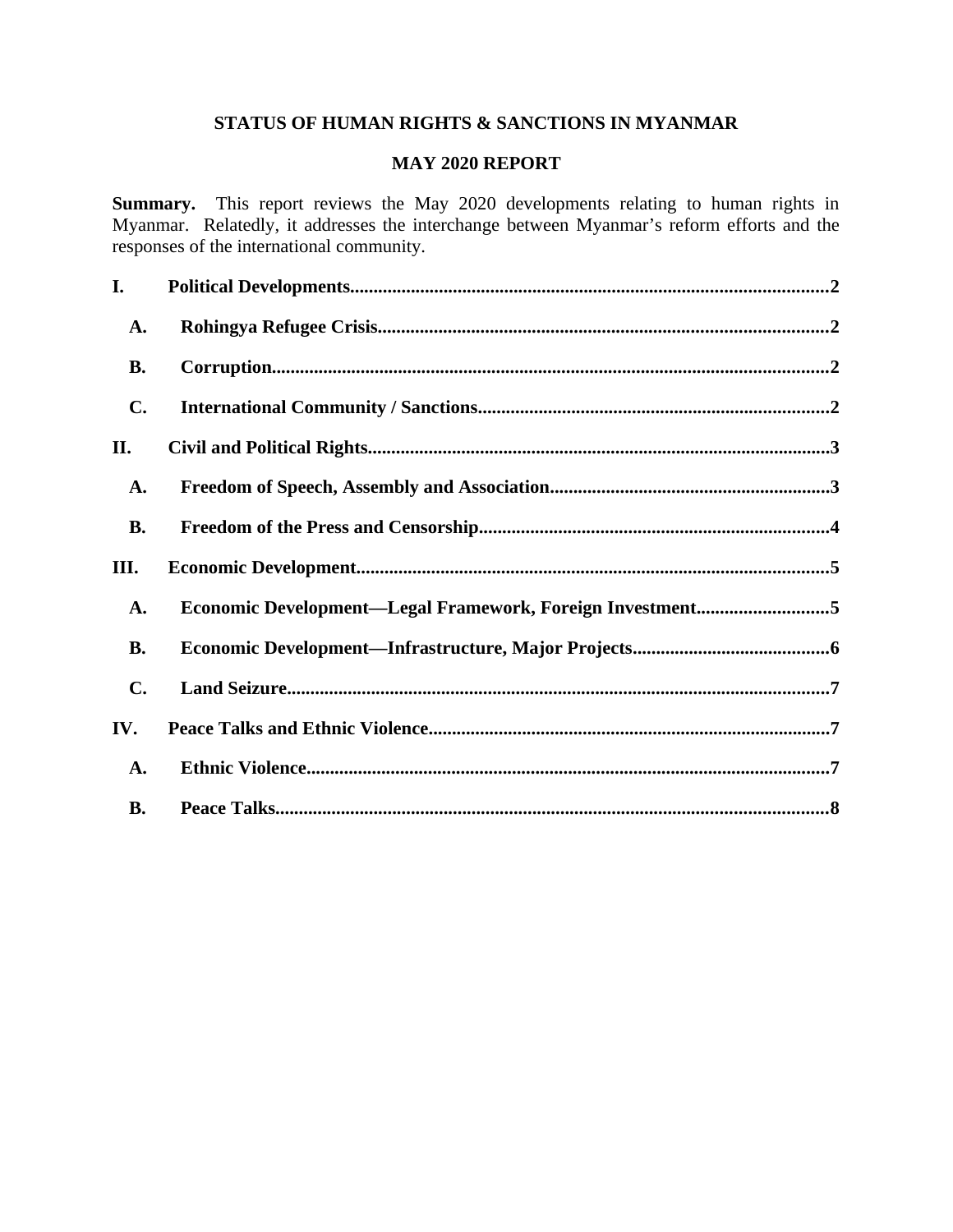# **I. Political Developments**

# <span id="page-1-2"></span><span id="page-1-0"></span>**A. Rohingya Refugee Crisis**

On May 14, Bangladesh reported the first two confirmed COVID-19 cases within the refugee camps in Cox's Bazar (in which approximately one million Rohingyas live). One of the cases is a Rohingya refugee.<sup>1</sup> The cases were reported in Kutupalong, the largest refugee camp in Cox's Bazar.<sup>2</sup> The two people were quickly moved to dedicated isolation and treatment centers within the camps, and soon afterwards, 5,000 people who might have been in contact with the two people who tested positive were placed into complete lockdown.<sup>3</sup> The next day, three more Rohingyas tested positive for the virus.<sup>4</sup> As the Rohingya refugees are particularly vulnerable to a coronavirus outbreak given the density and lack of sanitation in the camps, aid agencies have been preparing for an outbreak of the virus for months.<sup>5</sup> According to the World Health Organization, as of the end of March, 18 treatment and isolation centers had been constructed in the camps to treat coronavirus patients, with 72 beds immediately available to patients and a further 257 beds available upon notice.<sup>6</sup> Given that the Bangladeshi authorities have continued the mobile phone and internet blackout of the camps that were instituted last year, aid agencies have been moving through the refugee camps with megaphones to spread the message regarding the need for social distancing, handwashing and hygiene.

Trust in Bangladeshi authorities by the Rohingya refugees is low, especially as the camps have become increasingly isolated from the local Bangladeshi population, surrounded by more and more barbed wire and police posts. Some refugees believe that the virus is a ploy by the Bangladeshi authorities to kill them or remove them from the country.<sup>7</sup> Hearsay and disinformation about the virus has been making it more difficult for health workers to carry out contact tracing. Additionally, the Bangladeshi Navy has moved approximately 300 refugees to Bhasan Char, adding to the challenge. These refugees were rescued after fleeing from Cox's Bazar in pursuit of a better life in Malaysia, only to drift in the Bay of Bengal for weeks before returning to Bangladesh.<sup>8</sup> The Bangladeshi government claims that the rescued refugees can quarantine in Bhasan Char and is pushing to relocate more refugees there, as the Bangladeshi government has built shelters on Bhasan Char for some 100,000 refugees.<sup>9</sup> The United Nations, rights groups and aid agencies have unanimously protested the proposed relocation of refugees to the island, arguing that it is a tiny, flood-prone island that is unfit for habitation.

# <span id="page-1-1"></span>**B. Corruption**

Following a trial that lasted more than a year, the Tanintharyi Region Court sentenced former Tanintharyi Chief Minister Lei Lei Maw to 30 years in prison for bribery.<sup>10</sup> Lei Lei Maw will become the most senior official to face imprisonment under the Anti-Corruption Law and she is also the first chief minister to be charged under the Anti-Corruption Law.<sup>11</sup> The court found that Lei Lei Maw engaged in numerous corrupt acts since shortly after she assumed power in April 2016. $12$ 

A Facebook user has been sued for posting an accusation that the Mandalay chief minister asked for 100 million kyats in exchange for settling a land ownership case more quickly.<sup>13</sup> A Mandalay regional government assistant director filed the case, and a government source told *The Irrawaddy* that the complaint was filed at the behest of the chief minister.<sup>14</sup> The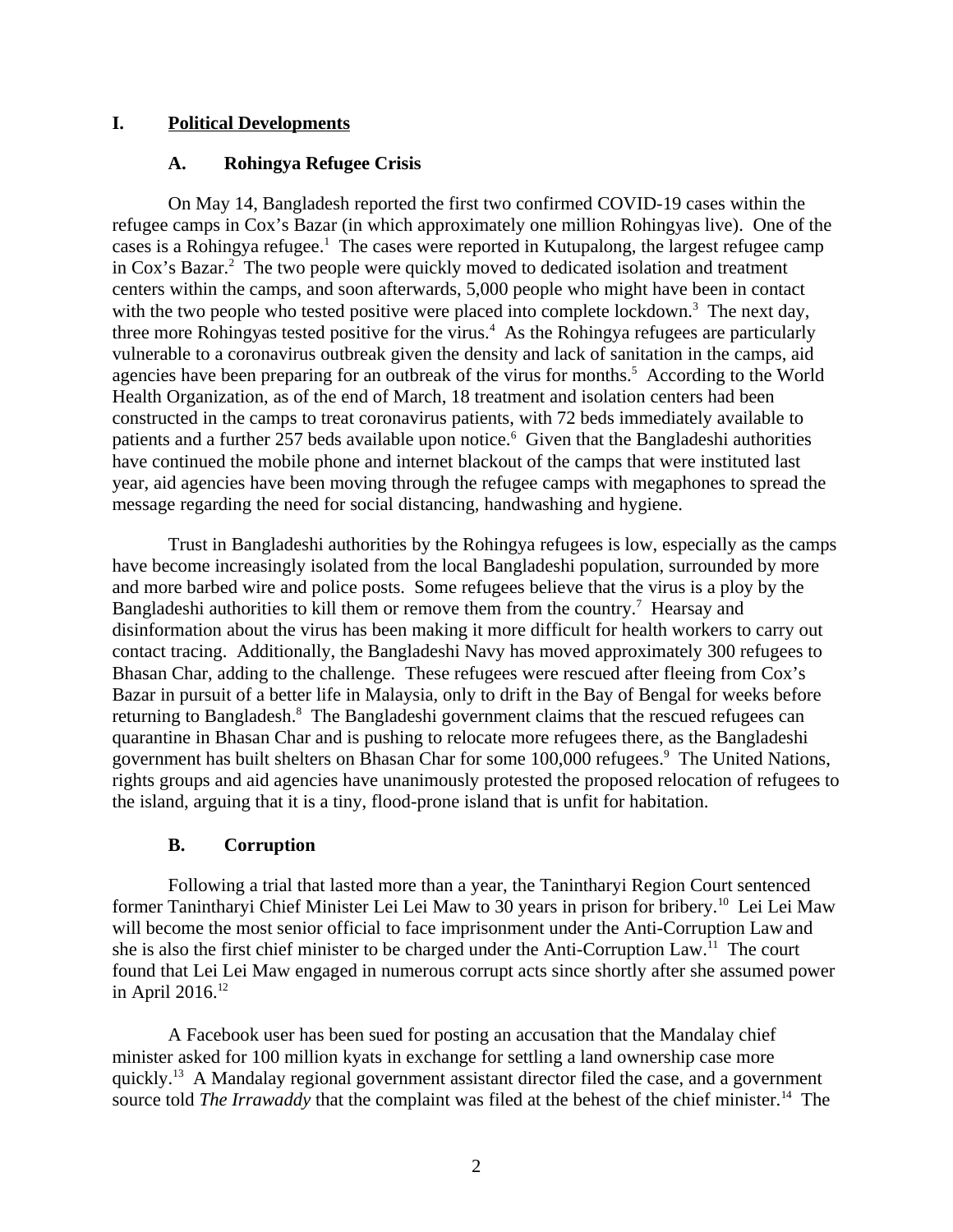complaint alleges violation of Article 66(d) of the Telecommunications Act, which government staff and party members—among others—have used to sue individuals for statements made online.<sup>15</sup>

The 2019 Asia Barometer Survey Report—a report authored by individuals at the Center for East Asia Democratic Studies at National Taiwan University—found that "[m]ore than half of Myanmar citizens believe their national and state governments are corrupt, the highest among the Southeast Asian countries surveyed. In contrast, Myanmar citizens do not see their leaders as abusing power in office, the lowest in the region. The finding suggests that Myanmar citizens see corruption as systemic, rather than focused on elites in office."<sup>16</sup> The report also found that "[t]his indicates that corruption is perceived as a serious problem in Myanmar."<sup>17</sup> The survey included interviews with 1,620 respondents.<sup>18</sup>

# <span id="page-2-0"></span>**C. International Community / Sanctions**

On May 14, the UN Security Council held a videoconference to discuss the escalation of violence in Rakhine State and the effect of the coronavirus pandemic in the country—including the death of a World Health Organization worker transporting COVID-19 test samples in April.<sup>19</sup> The United Kingdom and UN Security Council European Union member states denounced violence in Myanmar and expressed concerns over the coronavirus pandemic in the country.<sup>20</sup> In a statement, the United Kingdom expressed concern about the "the heavy toll" an escalation of violence was "taking on civilians at the time of a global COVID-19 crisis."<sup>21</sup> Belgium, Estonia, France and Germany echoed this concern, calling for "an immediate, comprehensive and nationwide ceasefire."<sup>22</sup>

In the case initiated by the Gambia alleging violations of the Genocide Convention, the International Court of Justice ("ICJ") announced the postponement of the deadlines for Gambia's initial pleading to October 23, 2020 and Myanmar's reply to July 23, 2021 as a result of the COVID-19 pandemic.<sup>23</sup> In advance of the May 23 deadline for Myanmar to submit an initial required report on preventive measures, the ICJ issued a press release calling for Myanmar to take additional measures to protect the Rohingya population.<sup>24</sup> The Secretary General of the International Commission of Jurists, Sam Zarifi, stated, "Myanmar has not taken 'all measures within its power' to prevent acts of genocide until it implements comprehensive legal and constitutional reforms."<sup>25</sup>

Myanmar submitted its first required report about measures it is taking to protect Rohingya from killings and other atrocities to the ICJ on May 23, as required by the court's January provisional measures order.<sup>26</sup> Former UN Special Rapporteur on the situation of Human Rights in Myanmar, Yanghee Lee, commented that "[s]adly, no progress at all" was made to improve the plight of northern Rakhine Muslims."<sup>27</sup> She also called for an investigation into the Myanmar military for possible "war crimes and crimes against humanity."<sup>28</sup> Commenting on the lack of any clear guidelines for implementation and monitoring the response, the president of the Global Justice Center stated, "Unfortunately, the response since [the issuance of presidential directives] from Myanmar's government has been deeply flawed at worst, and superficial at best."<sup>29</sup>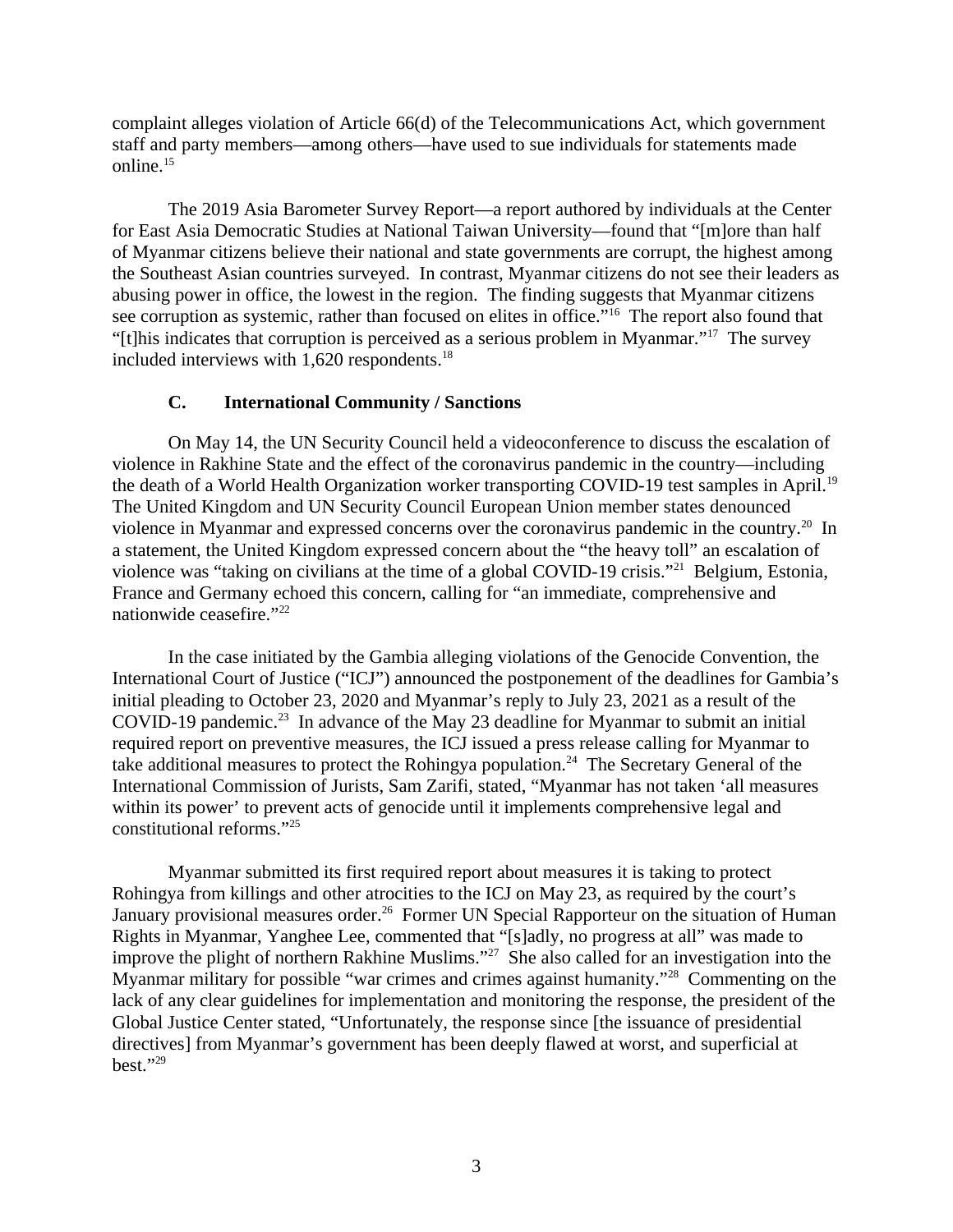Human Rights Watch has called for "a credible and impartial investigation" into the destruction by fire of over two hundred houses and other buildings in Let Kar village in Rakhine State.<sup>30</sup> Additionally, more than twenty human rights nongovernmental organizations criticized the Myanmar National Human Rights Commission, saying that it is failing to address widespread human rights violations committed amid the COVID-19 pandemic, especially in Rakhine, Kachin and Shan States.<sup>31</sup>

The European Union added Myanmar to the EU's money laundering blacklist—a list of countries that pose a high risk to the EU's financial system because of anti-money laundering and terrorism financing deficiencies.<sup>32</sup> As a result, Myanmar will be subject to additional restrictions beginning October 1, 2020.<sup>33</sup>

The UN Development Programme, the United Nations High Commissioner for Refugees and the Myanmar government have agreed to extend the Memorandum of Understanding ("MoU") for activities in Rakhine State through June 2021.<sup>34</sup> The MoU is a framework for cooperation between the UN and the Myanmar government to help create a conducive environment for the repatriation of Rohingya refugees from Bangladesh as well as supporting communities living in northern Rakhine State.<sup>35</sup>

The first flight bringing medical supplies and laboratory equipment donated by the World Health Organization to support Myanmar's COVID-19 response arrived on May 31.<sup>36</sup> The EU also provided humanitarian support to Myanmar, providing food and personal hygiene and household products to nurses and doctors.<sup>37</sup>

# **II. Civil and Political Rights**

### <span id="page-3-1"></span><span id="page-3-0"></span>**A. Freedom of Speech, Assembly and Association**

As of May 2, internet services have been restored in Maungdaw Township, Rakhine State, according to local residents.<sup>38</sup> One resident remarked, "In the past, when the internet ban was in place in Maungdaw, government departments could use Wi-Fi but as for everyone else, they couldn't get any information, it was like they were blind… I am happy to have the internet back."<sup>39</sup> Nonetheless, the government-sanctioned internet ban has continued in various Rakhine State townships and one Chin State township for over 11 months, affecting more than 3 million residents of western Myanmar.<sup>40</sup> The internet ban began as fighting between the Tatmadaw and Arakan Army ("AA") intensified in certain townships; the government has maintained that such hostilities justify the ban.<sup>41</sup> As fighting and the COVID-19 pandemic continue to spread, there is serious concern that the affected townships will not have access to vital information to protect themselves from harm. Additionally, several townships in Kachin State have also been unable to implement the new online education curriculum as a result of the ban. $42$ 

At the order of the military, the government has also continued blocking websites alleged to have "terrorist" links.<sup>43</sup> Additionally, websites, domains and IP addresses have been blocked for alleged association with cybercrimes, viruses, fake news and child pornography, although the government has not provided hard evidence of these affiliations.<sup>44</sup>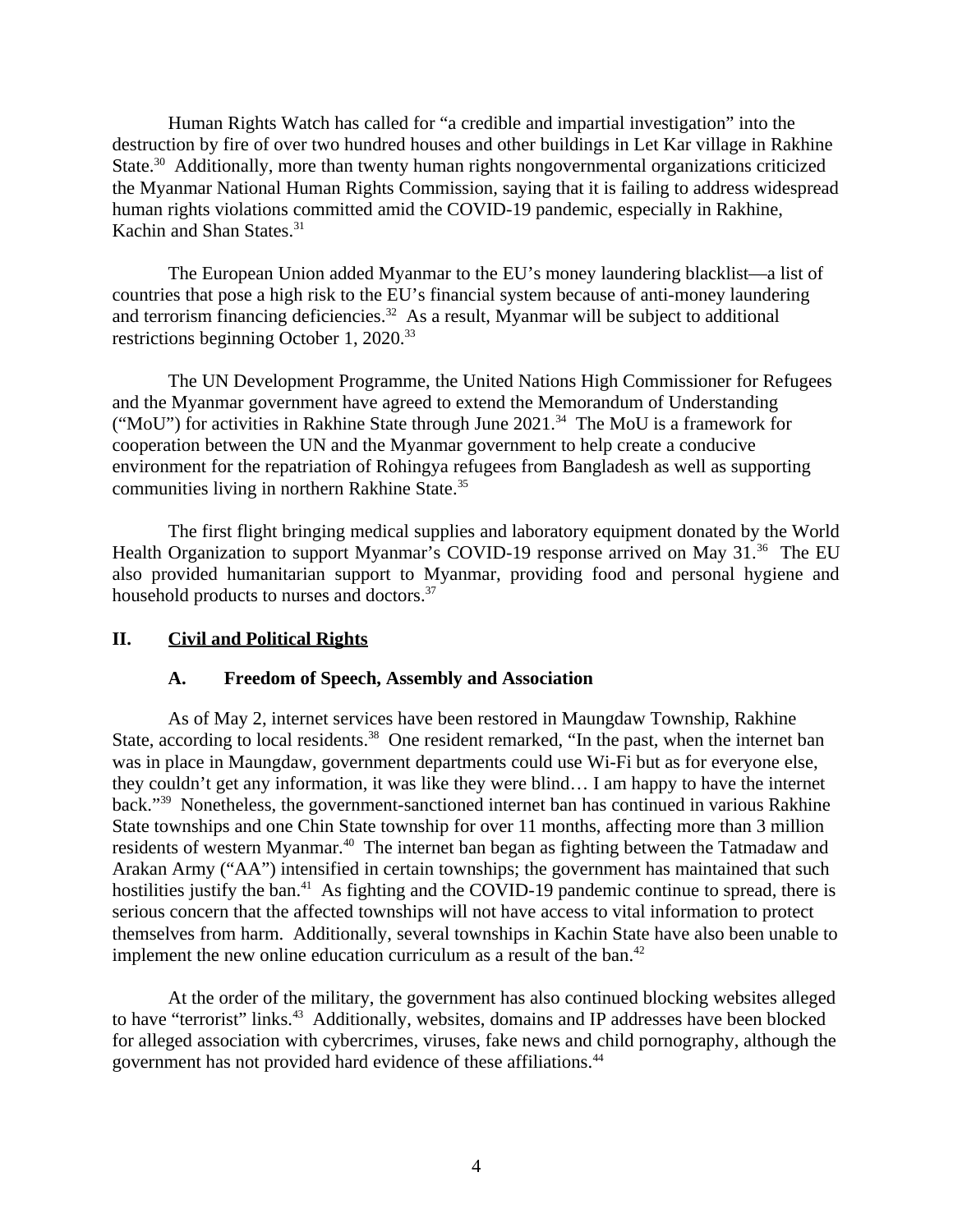Kayah State has instituted a region-wide ban on protests, including speeches, writing, posters, placards, pamphlets and anything deemed to be defamatory to the government.<sup>45</sup> Khun Thomas, joint secretary of the Union of Karenni State Youth, noted "[The state government] abused its power to prohibit freedom of expression… [W]e oppose them and would like to ask the government to revoke these orders that violate human rights."<sup>46</sup> The governmental order also includes a ban on trespassing upon government property.

Twelve Muslim men have been sentenced to three months in prison with labor after holding a prayer gathering in violation of COVID-19 quarantine rules in Mandalay.<sup>47</sup> The men were gathered at one of the defendants' homes before being arrested and sentenced under the Prevention and Control of Communicable Disease Law. Two boys were arrested with the twelve men and sent to a juvenile court but later released after agreeing not to break the law again.<sup>48</sup> A Christian preacher and three others were similarly charged for holding a religious gathering last month.<sup>49</sup>

Three painters face charges of "insulting religion" under Article 295(a) of the Penal Code after they painted a public mural in Kachin State to build awareness of COVID-19.<sup>50</sup> The painters were released on bail after paying 10 million kyats each (more than US\$7,000 per defendant). The mural—which included a message saying "stay at home, save lives"—featured a grim reaper carrying the virus and chasing members of the public.<sup>51</sup> Earlier in the month, a doctor was also charged with insulting religion after criticizing Buddhist monks for their opposition of a sex education program in school. $52$ 

A Facebook user has been sued by a Mandalay government employee under Article 66(d) of the Telecommunications Act after accusing the Mandalay chief minister of corruption back in March.<sup>53</sup> The post in question—among other satirical posts—accused the chief minister Zaw Myint Maung of asking for 100 million kyats (roughly \$US70,000) to clear up a lawsuit in one day. Sources indicate that the chief minister ordered the government employee to bring the lawsuit against the Facebook poster.<sup>54</sup>

#### <span id="page-4-0"></span>**B. Freedom of the Press and Censorship**

Zaw Ye Htet, a news editor, has been sentenced to prison for two years after mistakenly reporting a coronavirus death.<sup>55</sup> He was sentenced under Section 505(b) of the Penal Code for causing fear or alarm; this section of the code is often used to prosecute journalists.<sup>56</sup> Zaw Ye Htet faced trial almost immediately after his arrest, in contrast to most suspects who usually wait months before being tried. Zaw Ye Htet's wife has confirmed that he plans to appeal the decision in the coming months.

A coalition of journalists—more than 180 individuals in total—has petitioned President Win Myint to immediately end the oppression of journalists and violations of free expression in Myanmar.<sup>57</sup> The coalition has also demanded the end of the prosecution of journalists under the Telecommunications Law and Counter-Terrorism Law instead of the News Media Law. The former laws contain potentially stricter sentencing and can be applied more liberally than the News Media Law.<sup>58</sup> Over the last several months, journalists have been increasingly charged under the Counter-Terrorism Law for using the AA as a source in their reporting.<sup>59</sup> The coalition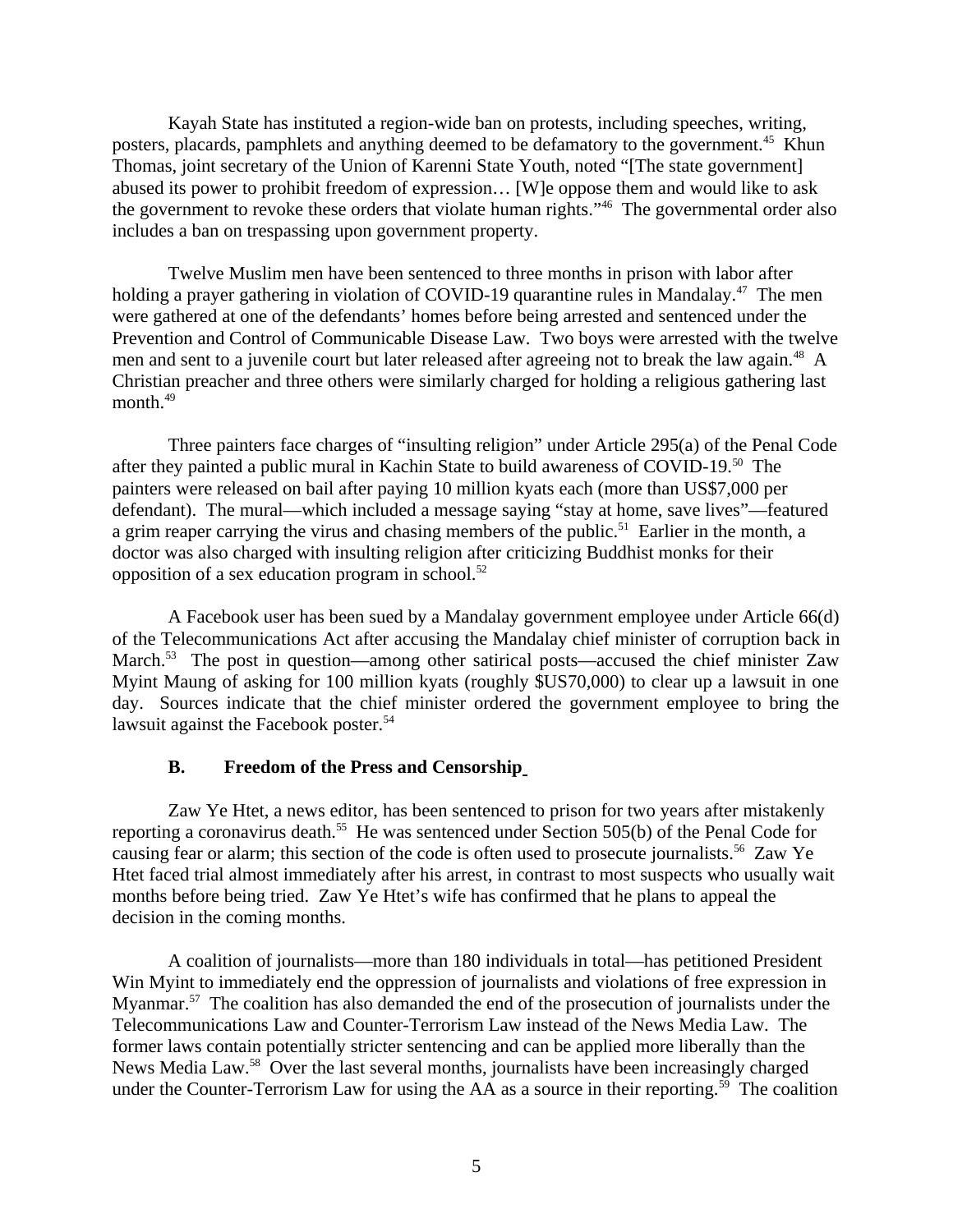also demanded that the government un-block certain ethnic media outlets in addition to restoring internet access in Rakhine and Chin States. The most recent index from Reporters Without Borders indicated that Myanmar ranks 139 out of 180 countries around the world in freedom of the press in 2020—the third consecutive year Myanmar has fallen in the rankings. $60$ 

# **III. Economic Development**

# <span id="page-5-1"></span><span id="page-5-0"></span>**A. Economic Development—Legal Framework, Foreign Investment**

China's Ant Financial, a fintech affiliate of e-commerce giant Alibaba Group Holding, is set to acquire a minority stake in Wave Money, a Myanmar mobile payment firm.<sup>61</sup> A joint venture between Norwegian Telenor Group and the Yoma Group, comprising Singapore-listed Yoma Strategic and Yoma Bank, Wave Money is the largest mobile payment services provider in Myanmar. After the acquisition, Yoma Strategic and Yoma Bank will hold 29.5% and 3.4% in the firm respectively, while the holdings of Telenor and Ant Financial have not been made public.

The Export-Import Bank of Korea will provide Myanmar with a US\$30 million COVID-19 Emergency Equipment loan from its Economic Development Cooperative Fund ("ECDF").<sup>62</sup> The funds will go towards implementing Myanmar's COVID-19 Economic Relief Plan, announced April 27. Both countries are cooperating to implement six major infrastructure projects in Myanmar, including the Dala Bridge connecting downtown Yangon to Dala township across the Yangon River. Myanmar and South Korea are also in discussions to carry out nine other projects with \$1 billion in funding from the ECDF.

The Ministry of Electricity and Energy will invite local and foreign investors to bid for a solar power plant project, said Soe Myint, Deputy Permanent Secretary at the ministry.<sup>63</sup> The Independent Power Plant will be able to generate 1000 megawatts of solar power, which the government would purchase based on a 20-year Build-Operate-Own system, he said. The project could include more than one plant. The US\$297 million plant will have the capacity to provide electricity to about 210,000 households when it is fully constructed.

Chinese President Xi Jinping expressed hope that Myanmar will speed up cooperation with China to implement its ambitious infrastructure projects in Myanmar during a recent call with Myanmar President Win Myint.<sup>64</sup> In January, the two sides inked a concession agreement and shareholders' agreement for Kyaukphyu SEZ, a letter of intent on the development of Yangon City and a memorandum of understanding to accelerate negotiations around the Ruili-Muse Cross-Border Economic Cooperation Zone. Among these backbone projects, the Kyaukphyu SEZ is crucial for China, as it is expected to boost development in China's landlocked Yunnan Province and provide China with direct access to the Indian Ocean, allowing its oil imports to bypass the Strait of Malacca.

Myanmar will launch a major new bidding round for oil and gas exploration this year, according to a senior energy ministry official.<sup>65</sup> This will be the first international bidding round under Aung San Suu Kyi's government.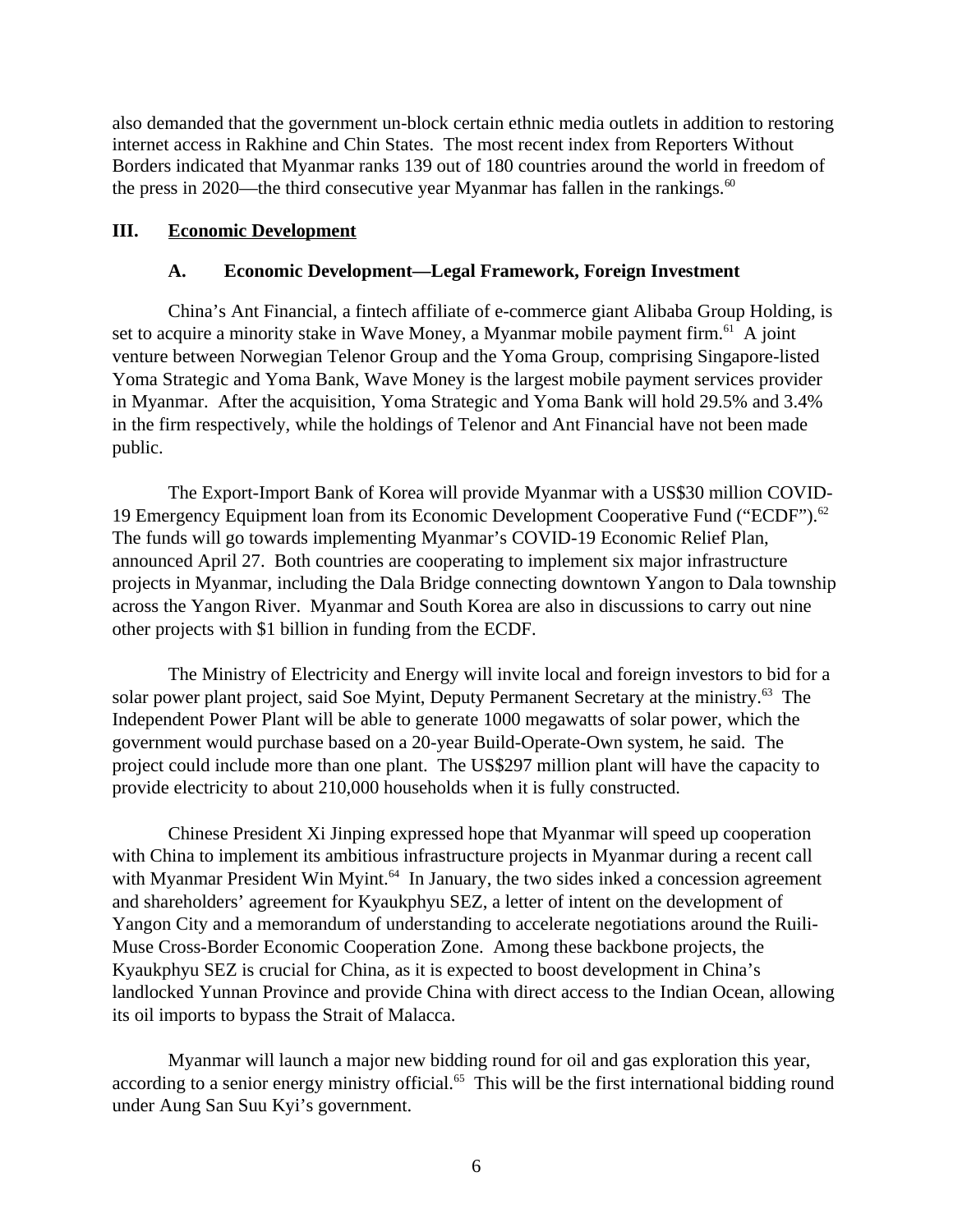#### <span id="page-6-0"></span>**B. Economic Development—Infrastructure, Major Projects**

A number of essential businesses in Myanmar's major cities are being allowed to reopen, provided they strictly follow COVID-19-related health instructions. Myanmar's second commercial hub, Mandalay, announced that its seven major wholesale markets will reopen, as the city has not seen a new case of COVID-19 for several weeks.<sup>66</sup>

The Myanmar government plans to borrow US\$200 million from the Word Bank to implement the National Food and Agriculture System Project to rehabilitate rural farmers after the COVID-19 pandemic concludes.<sup>67</sup> On May 29, the World Bank approved US\$350 million in International Development Association credit to increase power generation in Myanmar and help the country meet a national goal of providing each citizen with access to electricity by  $2030$ .<sup>68</sup>

Myanmar's aquaculture and fisheries sector nears collapse as demand slumps due to the COVID-19 pandemic. $69$  In the middle of May, Myanmar's fishing industry stopped operations a month early due to lack of demand.<sup>70</sup> The Myanmar Fisheries Products Processors & Exporters Association projects the largest loss in history for the sector for the six months between March and August  $2020$ .<sup>71</sup>

On May 10, a 400-megawatt power plant in Thaketa Township started its trial operation. <sup>72</sup> The test run covered 17 townships mostly in Southeast Yangon.<sup>73</sup> The plant is led by a consortium involving Hong Kong-listed VPower Group and China National Technical Import and Export Corp and it is one of Myanmar's five emergency power plants that are designed to generate more than 1000MW to meet Myanmar's power demands this summer. <sup>74</sup> Aung San Suu Kyi's government issued the tender for the five emergency power projects in June 2019.<sup>75</sup>

On May 18, the Ministry of Electricity and Energy issued a solar power tender with a one –month deadline for the construction of 30 ground-mounted solar projects capable of generating 1 gigawatt under a 20-year build, operate and own contract. The minimum investment is set at US\$20 million per site.<sup>76</sup> Potential investors have complained about the short timeline and the tough conditions and are concerned that imported equipment will not arrive on time due to COVID-19. The electricity ministry's permanent secretary Soe Myint said his ministry is rushing to meet increasing electricity demand. $77$ 

On May 22, the developers of a major liquefied natural gas ("LNG") power plant for Ayeyarwady Region issued a tender with a one-week deadline for companies to enter the prequalification stage. <sup>78</sup> The proposed 1390MW LNG power plant is to be built in The proposed 1390MW LNG power plant is to be built in Shwethaungyan Township's Mee Lin Gyaing area, a greenfield site about 250 kilometers from Yangon. If approved, it will be one of Myanmar's largest energy investments costing an estimated US\$2.5 billion.<sup>79</sup>

On May 27, Myanmar's Ministry of Planning, Finance and Industry signed a deal with Singapore's Infrastructure Asia ("IA"), an infrastructure project facilitation office led by two Singapore government agencies – Enterprise Singapore and Monetary Authority Singapore. The initiative will help Myanmar identify suitable investors for infrastructure projects listed in Myanmar's Project Bank, an online database of priority infrastructure investments that are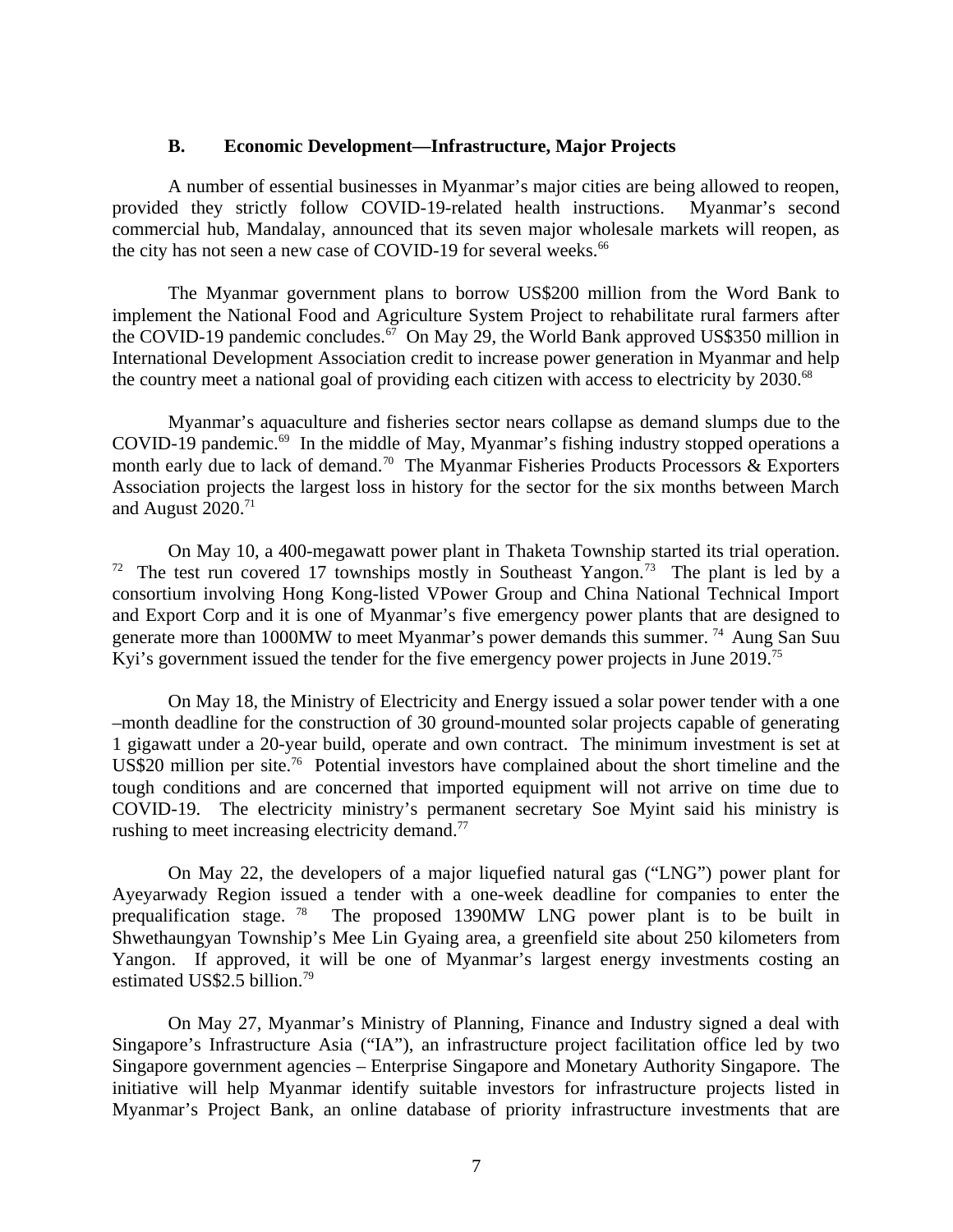aligned with the country's sustainable development plan. $80$  According to the Singaporean Embassy, IA agreed to share best practices and knowledge to structure and improve the bankability of these projects, identify and connect suitable investors and solution providers, and appoint advisers to carry out procurement.<sup>81</sup>

In an effort to meet the current exigencies faced by Myanmar as a result of COVID-19, the Myanmar government launched the COVID-19 Economic Relief Plan which comprises new measures and response plans to mitigate the economic impact of the pandemic. $82$  The new measures allow foreign investors to seek fast-track approvals of their investments into Myanmar, in particular for reputable international firms as well as companies in the promoted areas of renewable energy and strategic infrastructure, delivery and logistics services, healthcare, including the manufacturing of medical-related products, and digital payment services. Khine Win, executive director of the Sandhi Governance Institute, said that the move would help Myanmar make decisions on financing and commercial viability as it seeks to implement megainfrastructure projects with best practices.<sup>83</sup>

# <span id="page-7-2"></span>**C. Land Seizure**

In mid-May, officials in Rakhine State issued an order requiring ethnic Rakhine Buddhist families to vacate more than 1,250 shelters erected on the site of a former Rohingya town that was destroyed in a bout of fighting.<sup>84</sup> The order required Rakhine squatters to leave property historically held by the Rohingya within three months or face eviction.<sup>85</sup> Some of the alleged squatters expressed a willingness to relocate if they were offered new land as a replacement.<sup>86</sup> However, the order was revoked five days later, prompting a positive response from Rakhine residents.<sup>87</sup>

### **IV. Peace Talks and Ethnic Violence**

### <span id="page-7-1"></span><span id="page-7-0"></span>**A. Ethnic Violence**

As of early May, there are about 150,000 displaced persons due to the conflicts between the Tatmadaw and the AA in Rakhine and Chin States. The ongoing fighting has caused 28 deaths, including children, in Chin State in 30 days.<sup>88</sup> Hundreds have fled fighting between the AA and the Tatmadaw in Chin State's Paletwa Township, according to a local official.<sup>89</sup> Over 400 residents from villages in the township's southern hills fled as the Tatmadaw strafed the area with aircraft and heavy artillery.<sup>90</sup> Over 30 civilians have died in Paletwa Township since March 14, including two children who were among four killed in an artillery shell explosion on April  $22.^{91}$  Clashes in the area intensified in the second week of May after subsiding in late April.<sup>92</sup> About 150 people in the township's east ran out of food after being trapped by fighting in Peinletwa village, said township association secretary Peter Lawe Lu.<sup>93</sup> Paletwa has a population of over 110,000, about 60,000 of whom have been affected by recent clashes, according to local government figures.<sup>94</sup>

In late May, about 100 houses in an abandoned village in Paletwa Township, one of the epicenters of armed conflict between the government military and the AA, were burned to the ground in an apparent act of arson. $95$  Most of the houses in the village have been deserted since February after artillery fire prompted fearful residents to abandon their homes and seek refuge in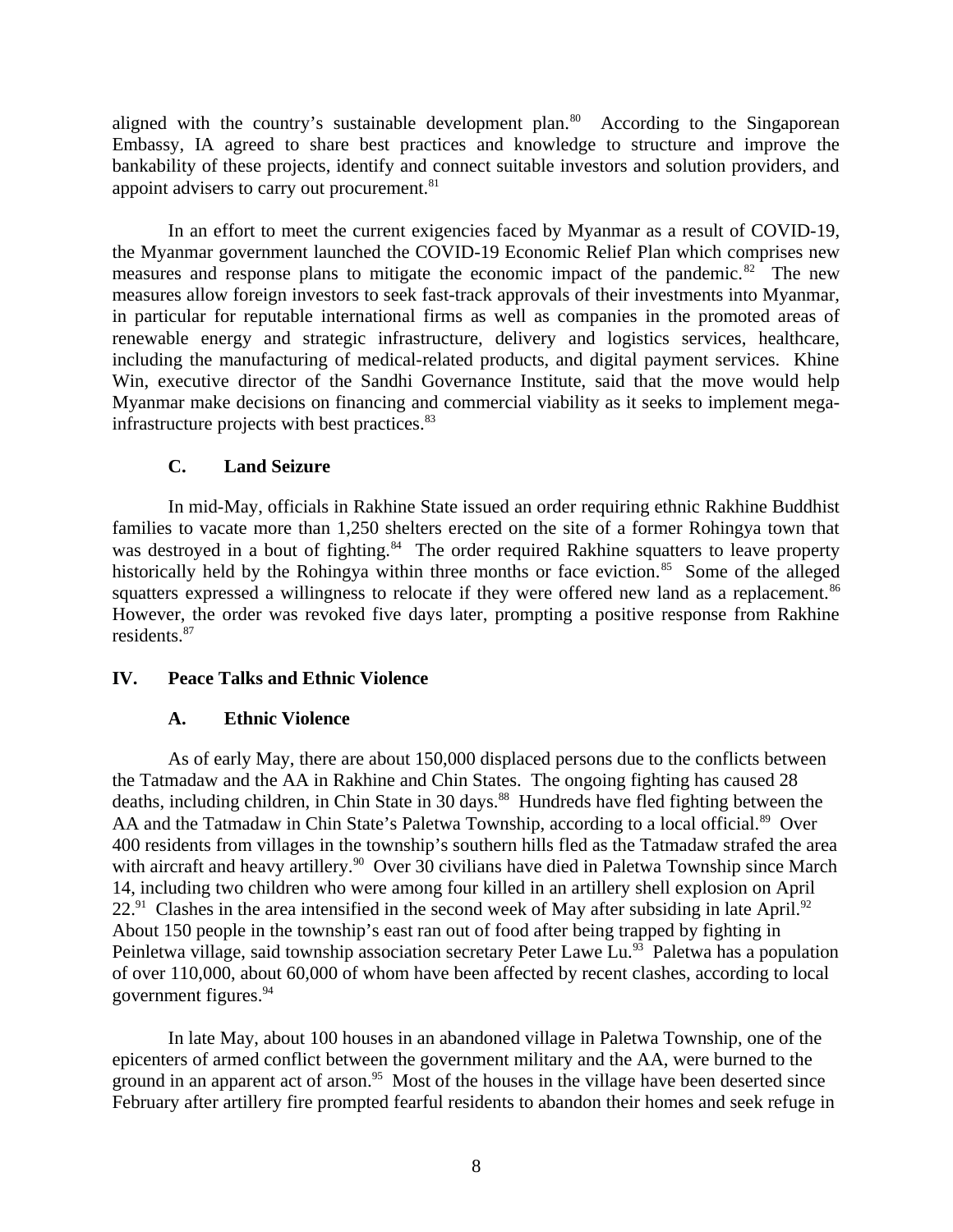Paletwa town and as far away as Yangon, locals said.<sup>96</sup> The sources, however, were reluctant to assign blame for the village torching to Myanmar or Arakan Army soldiers.<sup>97</sup> One local villager who requested anonymity out of fear for his safety said some area residents tried to extinguish the flames, but they fled when unknown assailants fired guns at them.<sup>98</sup>

There were several explosions in Muse on May 26, causing concern for fearful locals that had already experienced a series of bomb attacks in May in the border town still under lockdown because of the coronavirus.<sup>99</sup> According to a local source, a bomb went off near a spirit house, under a banyan tree near Weing and Muse roads, and a child suffered minor shrapnel injuries from the blast.<sup>100</sup> On May 12, another explosion occurred in the same ward of Muse.<sup>101</sup> Additionally, the day before, there was an explosion at the Oriental Highway toll gate.<sup>102</sup> Meanwhile, the Tatmadaw and the police have conducted a series of nightly raids, seizing many weapons and illicit narcotics in Muse and other areas of northern Shan State.<sup>103</sup>

### <span id="page-8-0"></span>**B. Peace Talks**

The AA, the Ta'ang National Liberation Army ("TNLA") and the Myanmar National Democratic Alliance Army ("MNDAA") have extended their unilateral truce for another month to support government peace efforts and the fight against COVID-19.<sup>104</sup> The groups said that they are ready to hold ceasefire talks with the Tatmadaw, but would not hesitate to defend themselves if attacked, as they did during the month of April.<sup>105</sup> The Tatmadaw said that it would wait for the groups to show their sincerity by respecting the ceasefire.<sup>106</sup>

The Myanmar government said that the Northern Alliance, consisting of the AA, TNLA, MNDAA and Kachin Independence Army had rejected offers for peace talks in Myitkyina, Kachin State and in Kyaingtong, Shan State.<sup>107</sup> A spokesperson for the TNLA said the Northern Alliance was concerned about the security of the location for the talks, but that they are ready to discuss a bilateral ceasefire agreement.<sup>108</sup>

On May 9, the Tatmadaw announced a nearly four-month unilateral ceasefire covering all parts of the country, except in areas where the AA operates, to boost the government's fight against COVID-19.<sup>109</sup> The Tatmadaw did not explain why the AA areas are not included in the truce.<sup>110</sup> The military warned the ethnic armed groups against fighting each other and against bullying the people.<sup>111</sup> It also warned the armed groups against interference in the operations of the local governments.<sup>112</sup> The Tatmadaw called on the ethnic groups to keep open all transportation routes and ensure the safety of the people and warned it would take action against ethnic armed groups that violate the provisions of the truce. $113$ 

In a statement on May 28, State Counsellor Aung San Suu Kyi congratulated the new leader of the KNU/KNLA Peace Council ("KPC") and urged him to continue to push forward the peace process.<sup>114</sup> General Saw Htaw Lay was elected to replace General Saw Htay Maung, who died on May 4.<sup>115</sup> The KPC is a signatory to the Nationwide Ceasefire Agreement (the "NCA").<sup>116</sup> Colonel Saw Kyaw Nyunt, KPC spokesperson, said the group continues to stand by the NCA to resolve political conflicts, even though leaders may change. $117$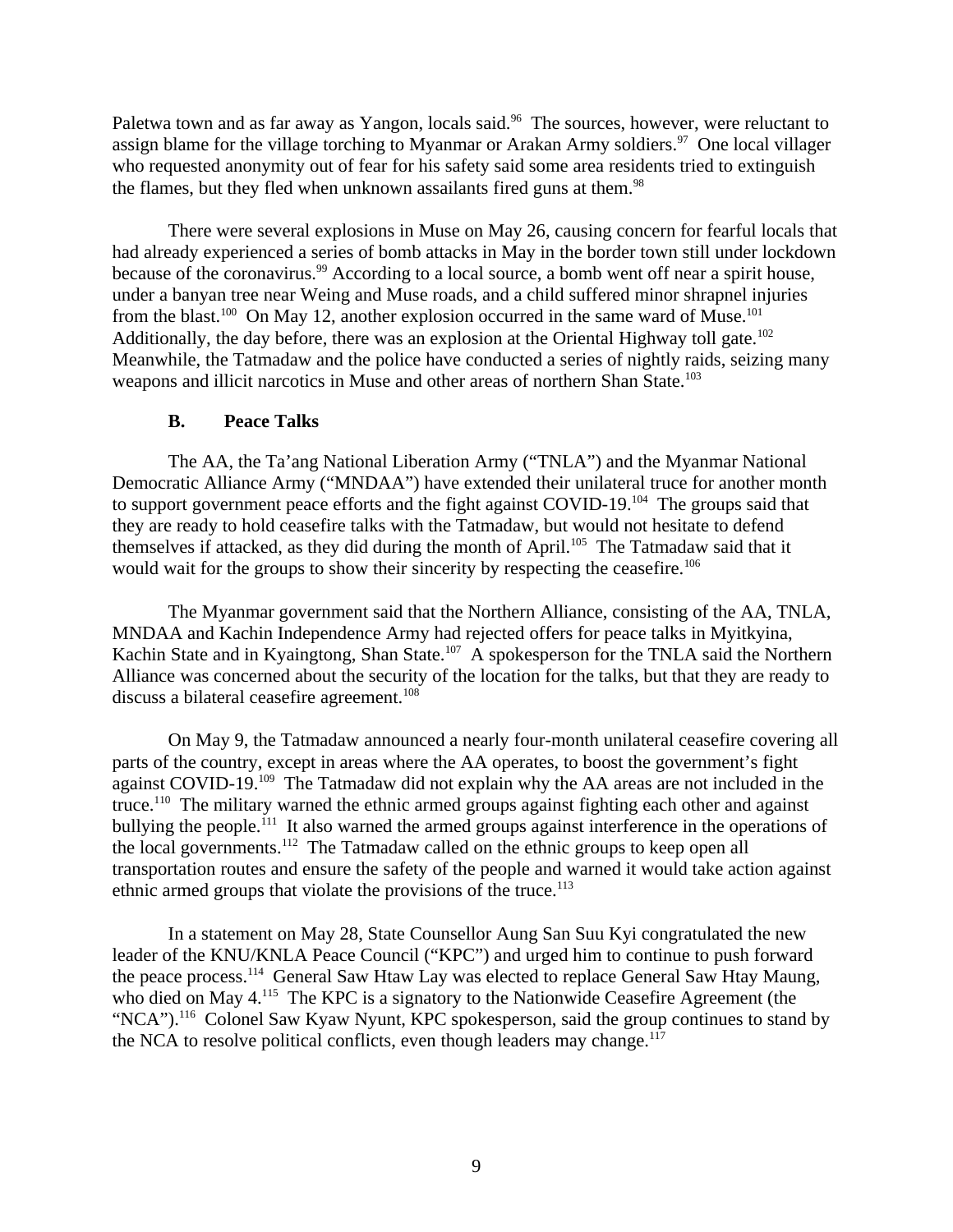<sup>1</sup> Washington Post, May 21, 2020: [https://www.washingtonpost.com/opinions/2020/05/21/worlds-largest-refugee-settlement-is](https://www.washingtonpost.com/opinions/2020/05/21/worlds-largest-refugee-settlement-is-crosshairs-cyclone-pandemic/)[crosshairs-cyclone-pandemic/.](https://www.washingtonpost.com/opinions/2020/05/21/worlds-largest-refugee-settlement-is-crosshairs-cyclone-pandemic/) <sup>2</sup> The Economist, May 17, 2020: [https://www.economist.com/asia/2020/05/17/the-coronavirus-reaches-the-rohingya-refugee-camps.](https://www.economist.com/asia/2020/05/17/the-coronavirus-reaches-the-rohingya-refugee-camps)

5 *Id.* 6 *Id.* 7 *Id.* <sup>8</sup> BBC, May 29, 2020: [https://www.bbc.com/news/world-asia-52832841.](https://www.bbc.com/news/world-asia-52832841) <sup>9</sup> AlJazeera, May 3, 202<mark>0: <u>https://www.aljazeera.com/news/2020/05/dozens-stranded-rohingya-refugees-land-bangladesh-</mark></mark></u> [200503095818980.html.](https://www.aljazeera.com/news/2020/05/dozens-stranded-rohingya-refugees-land-bangladesh-200503095818980.html) <sup>10</sup> The Irrawaddy, May 22, 2020: [https://www.irrawaddy.com/news/burma/ex-regional-chief-minister-jailed-30-years-landmark](https://www.irrawaddy.com/news/burma/ex-regional-chief-minister-jailed-30-years-landmark-myanmar-corruption-case.html)[myanmar-corruption-case.html.](https://www.irrawaddy.com/news/burma/ex-regional-chief-minister-jailed-30-years-landmark-myanmar-corruption-case.html)  $\overline{^{11}}$ *Id.* <sup>12</sup> *Id.* <sup>13</sup> The Irrawaddy, May 25, 2020: [https://www.irrawaddy.com/news/burma/myanmar-facebook-user-sued-accusing-mandalay-chief](https://www.irrawaddy.com/news/burma/myanmar-facebook-user-sued-accusing-mandalay-chief-minister-corruption.html)[minister-corruption.html.](https://www.irrawaddy.com/news/burma/myanmar-facebook-user-sued-accusing-mandalay-chief-minister-corruption.html) <sup>14</sup> *Id.*  $^{15}$  *Id.* <sup>16</sup> Asian Barometer, May 2020: [http://www.asianbarometer.org/survey/myanmar-asian-barometer-survey;](http://www.asianbarometer.org/survey/myanmar-asian-barometer-survey) *See also* Frontier Myanmar, May 15, 2020: [https://frontiermyanmar.net/en/survey-reveals-warning-signs-for-democracy-in-myanmar.](https://frontiermyanmar.net/en/survey-reveals-warning-signs-for-democracy-in-myanmar) <sup>17</sup> Asian Barometer, May 2020: [http://www.asianbarometer.org/survey/myanmar-asian-barometer-survey.](http://www.asianbarometer.org/survey/myanmar-asian-barometer-survey) <sup>18</sup> Frontier Myanmar, May 15, 2020: [https://frontiermyanmar.net/en/survey-reveals-warning-signs-for-democracy-in-myanmar.](https://frontiermyanmar.net/en/survey-reveals-warning-signs-for-democracy-in-myanmar) <sup>19</sup> Frontier Myanmar, May 12, 2020: [https://www.frontiermyanmar.net/en/un-security-council-to-discuss-violence-coronavirus-in](https://www.frontiermyanmar.net/en/un-security-council-to-discuss-violence-coronavirus-in-myanmar)[myanmar.](https://www.frontiermyanmar.net/en/un-security-council-to-discuss-violence-coronavirus-in-myanmar) <sup>20</sup> Frontier Myanmar, May 15, 2020: [https://www.frontiermyanmar.net/en/eu-britain-denounce-myanmar-violence-at-un-security](https://www.frontiermyanmar.net/en/eu-britain-denounce-myanmar-violence-at-un-security-council)[council.](https://www.frontiermyanmar.net/en/eu-britain-denounce-myanmar-violence-at-un-security-council) <sup>21</sup> *Id.* <sup>22</sup> *Id.* <sup>23</sup> The Irrawaddy, May 26, 2020: [https://www.irrawaddy.com/news/burma/myanmar-submits-first-report-world-court-provisional](https://www.irrawaddy.com/news/burma/myanmar-submits-first-report-world-court-provisional-measures-protect-rohingya.html)[measures-protect-rohingya.html.](https://www.irrawaddy.com/news/burma/myanmar-submits-first-report-world-court-provisional-measures-protect-rohingya.html) <sup>24</sup> Mizzima, May 24, 2020: <u>http://mizzima.com/article/icj-calls-myanmar-do-more-protect-rohingya-population</u>.  $^{25}$  *Id.* <sup>26</sup> The Irrawaddy, May 26, 2020: [https://www.irrawaddy.com/news/burma/myanmar-submits-first-report-world-court-provisional](https://www.irrawaddy.com/news/burma/myanmar-submits-first-report-world-court-provisional-measures-protect-rohingya.html)[measures-protect-rohingya.html.](https://www.irrawaddy.com/news/burma/myanmar-submits-first-report-world-court-provisional-measures-protect-rohingya.html) 27 Myanmar Times, May 22, 2020: [https://www.mmtimes.com/news/myanmar-made-no-progress-resolving-plight-rakhine-muslims](https://www.mmtimes.com/news/myanmar-made-no-progress-resolving-plight-rakhine-muslims-yanghee-lee-says.html)[yanghee-lee-says.html.](https://www.mmtimes.com/news/myanmar-made-no-progress-resolving-plight-rakhine-muslims-yanghee-lee-says.html) <sup>28</sup> Mizzima, April 30, 3030: [http://mizzima.com/article/outgoing-un-rights-expert-calls-investigation-myanmar-military.](http://mizzima.com/article/outgoing-un-rights-expert-calls-investigation-myanmar-military) <sup>29</sup> *Id.* <sup>30</sup> Mizzima, May 27, 2020: [http://mizzima.com/article/human-rights-watch-calls-village-destruction-probe.](http://mizzima.com/article/human-rights-watch-calls-village-destruction-probe) <sup>31</sup> Mizzima, May 29, 2020: [http://mizzima.com/article/mnhrc-criticized-rights-groups.](http://mizzima.com/article/mnhrc-criticized-rights-groups) <sup>32</sup> Myanmar Times, May 7, 2020: [https://www.mmtimes.com/news/eu-puts-myanmar-money-laundering-blacklist.html.](https://www.mmtimes.com/news/eu-puts-myanmar-money-laundering-blacklist.html) <sup>33</sup> *Id.* <sup>34</sup> Mizzima, May 12, 2020: [http://mizzima.com/article/undp-unhcr-and-government-union-myanmar-extend-mou.](http://mizzima.com/article/undp-unhcr-and-government-union-myanmar-extend-mou) <sup>35</sup> *Id.* <sup>36</sup> Mizzima, June 1, 2020: [http://mizzima.com/article/who-flight-arrives-yangon-airport.](http://mizzima.com/article/who-flight-arrives-yangon-airport) <sup>37</sup> Mizzima, May 10, 2020: [http://mizzima.com/article/eu-ambassadors-myanmar-hand-aid-medical-staff-europe-day.](http://mizzima.com/article/eu-ambassadors-myanmar-hand-aid-medical-staff-europe-day) <sup>38</sup> Burma News International, May 5, 2020: [https://www.bnionline.net/en/news/internet-services-resume-maungdaw-township.](https://www.bnionline.net/en/news/internet-services-resume-maungdaw-township) <sup>39</sup> *Id*. <sup>40</sup> Burma News International, May 18, 2020: [https://www.bnionline.net/en/news/offline-and-thin-ice-arakan-state.](https://www.bnionline.net/en/news/offline-and-thin-ice-arakan-state) <sup>41</sup> *Id*. <sup>42</sup> Burma News International, May 16, 2020: [https://www.bnionline.net/en/news/townships-without-internet-cant-join-online-classes.](https://www.bnionline.net/en/news/townships-without-internet-cant-join-online-classes) 43 Myanmar Now, May 14, 2020: [https://myanmar-now.org/en/news/government-blocks-more-websites-it-claims-have-terrorist-links.](https://myanmar-now.org/en/news/government-blocks-more-websites-it-claims-have-terrorist-links) <sup>44</sup> *Id*. <sup>45</sup> The Irrawaddy, May 7, 2020: [https://www.irrawaddy.com/specials/myanmar-covid-19/myanmars-kayah-state-angers-activists](https://www.irrawaddy.com/specials/myanmar-covid-19/myanmars-kayah-state-angers-activists-protest-ban.html)[protest-ban.html.](https://www.irrawaddy.com/specials/myanmar-covid-19/myanmars-kayah-state-angers-activists-protest-ban.html) <sup>46</sup> *Id*. <sup>47</sup> Myanmar Now, May 8, 2020: [https://myanmar-now.org/en/news/twelve-muslim-men-jailed-for-three-months-after-gathering-at](https://myanmar-now.org/en/news/twelve-muslim-men-jailed-for-three-months-after-gathering-at-home-to-pray)[home-to-pray.](https://myanmar-now.org/en/news/twelve-muslim-men-jailed-for-three-months-after-gathering-at-home-to-pray) <sup>48</sup> The Irrawaddy, May 19, 2020: [https://www.irrawaddy.com/news/burma/myanmar-court-releases-muslim-boys-orders-not-break](https://www.irrawaddy.com/news/burma/myanmar-court-releases-muslim-boys-orders-not-break-covid-19-restrictions.html)[covid-19-restrictions.html.](https://www.irrawaddy.com/news/burma/myanmar-court-releases-muslim-boys-orders-not-break-covid-19-restrictions.html) <sup>49</sup> Myanmar Now, May 8, 2020: [https://myanmar-now.org/en/news/twelve-muslim-men-jailed-for-three-months-after-gathering-at](https://myanmar-now.org/en/news/twelve-muslim-men-jailed-for-three-months-after-gathering-at-home-to-pray)[home-to-pray.](https://myanmar-now.org/en/news/twelve-muslim-men-jailed-for-three-months-after-gathering-at-home-to-pray) <sup>50</sup> Burma News International, May 4, 2020: [https://www.bnionline.net/en/news/three-painters-promoting-covid-19-awareness](https://www.bnionline.net/en/news/three-painters-promoting-covid-19-awareness-released-bail-charges-remain)[released-bail-charges-remain.](https://www.bnionline.net/en/news/three-painters-promoting-covid-19-awareness-released-bail-charges-remain)

 $\overline{\phantom{a}51}$  *Id.* 

3 *Id.* 4 *Id.*

52 Burma News International, May 23, 2020: [https://www.bnionline.net/en/news/doctor-charged-insulting-religion.](https://www.bnionline.net/en/news/doctor-charged-insulting-religion)

<sup>53</sup> The Irrawaddy, May 25, 2020: [https://www.irrawaddy.com/news/burma/myanmar-facebook-user-sued-accusing-mandalay-chief](https://www.irrawaddy.com/news/burma/myanmar-facebook-user-sued-accusing-mandalay-chief-minister-corruption.html)[minister-corruption.html.](https://www.irrawaddy.com/news/burma/myanmar-facebook-user-sued-accusing-mandalay-chief-minister-corruption.html)

<sup>54</sup> *Id*.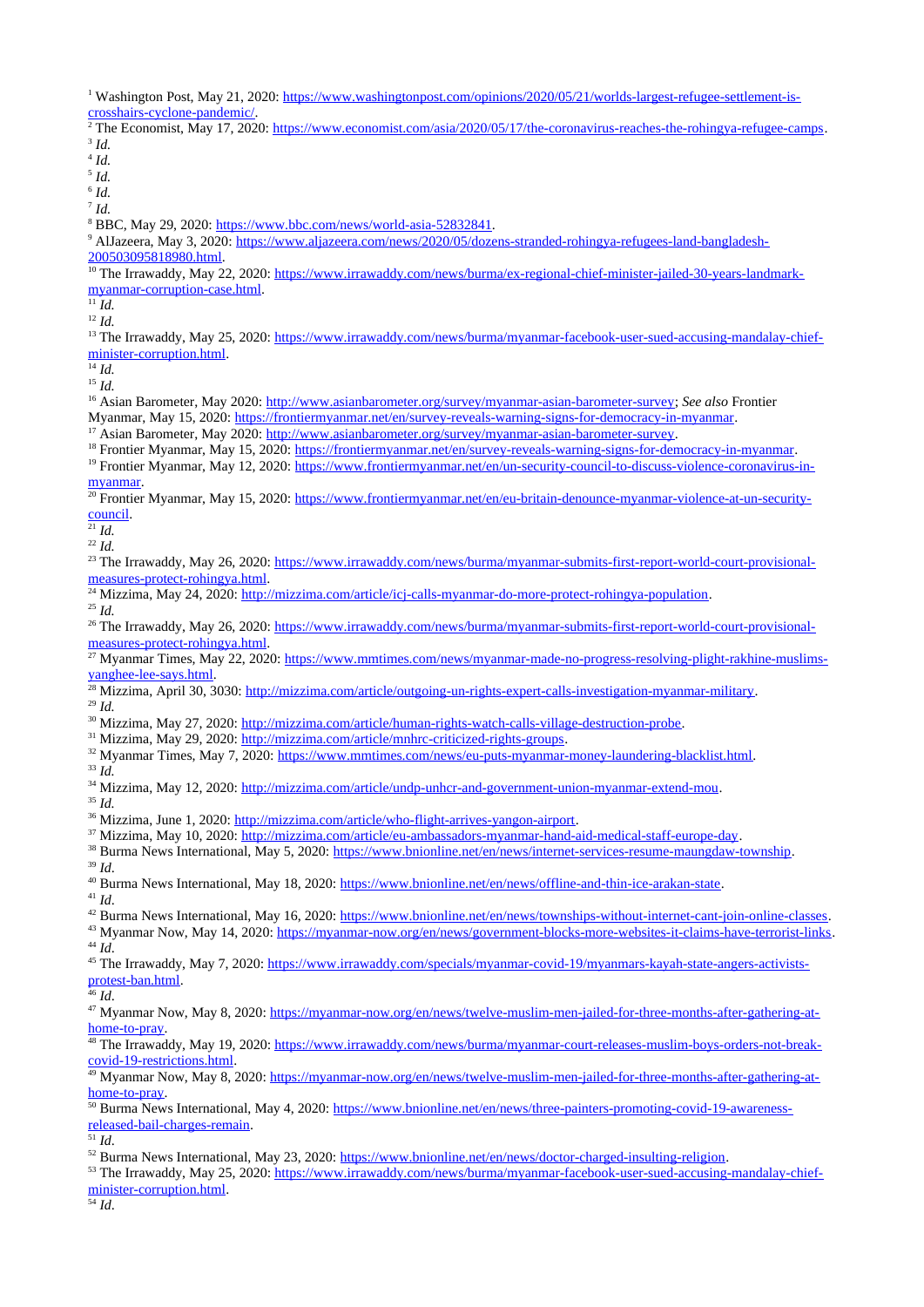<sup>55</sup> Burma News International, May 23, 2020: [https://www.bnionline.net/en/news/myanmar-editor-jailed-2-years-over-coronavirus](https://www.bnionline.net/en/news/myanmar-editor-jailed-2-years-over-coronavirus-error)[error.](https://www.bnionline.net/en/news/myanmar-editor-jailed-2-years-over-coronavirus-error)

<sup>56</sup> *Id*.

<sup>57</sup> Burma News International, May 7, 2020: [https://www.bnionline.net/en/news/journalists-urge-president-help-embattled-media.](https://www.bnionline.net/en/news/journalists-urge-president-help-embattled-media) <sup>58</sup> *Id*. <sup>59</sup> Burma News International, May 2, 2020: <u>https://www.bnionline.net/en/news/tatmadaw-accuses-arakan-army-detaining-policeman</u> <sup>60</sup> Burma News International, May 7, 2020: [https://www.bnionline.net/en/news/journalists-urge-president-help-embattled-media.](https://www.bnionline.net/en/news/journalists-urge-president-help-embattled-media) <sup>61</sup> Myanmar Times, May 18, 2020: [https://www.mmtimes.com/news/chinas-ant-financial-buys-stake-fintech-wave-money.html.](https://www.mmtimes.com/news/chinas-ant-financial-buys-stake-fintech-wave-money.html) <sup>62</sup> Myanmar Times, May 18, 2020: [https://www.mmtimes.com/news/korea-extends-30-million-support-myanmars-covid-19-relief](https://www.mmtimes.com/news/korea-extends-30-million-support-myanmars-covid-19-relief-plan.html)[plan.html.](https://www.mmtimes.com/news/korea-extends-30-million-support-myanmars-covid-19-relief-plan.html)  $63$  Myanmar Times, May 18, 2020: [https://www.mmtimes.com/news/myanmar-invite-tenders-solar-power-moee.html.](https://www.mmtimes.com/news/myanmar-invite-tenders-solar-power-moee.html) <sup>64</sup> The Irrawaddy, May 21, 2020: [https://www.irrawaddy.com/news/burma/xi-hopeful-belt-road-projects-myanmar-covid-19.html.](https://www.irrawaddy.com/news/burma/xi-hopeful-belt-road-projects-myanmar-covid-19.html) Myanmar Times, May 30, 2020: [https://www.mmtimes.com/news/moee-go-ahead-oil-and-gas-bidding-round-year.html.](https://www.mmtimes.com/news/moee-go-ahead-oil-and-gas-bidding-round-year.html) <sup>66</sup> The Irrawaddy, May 23, 2020:<https://www.irrawaddy.com/business/business-roundup/irrawaddy-business-roundup-19.html> 67 The Irrawaddy, May 27, 2020: [https://www.irrawaddy.com/specials/myanmar-covid-19/myanmar-borrow-200-million-world](https://www.irrawaddy.com/specials/myanmar-covid-19/myanmar-borrow-200-million-world-bank-assist-farmers.html)[bank-assist-farmers.html](https://www.irrawaddy.com/specials/myanmar-covid-19/myanmar-borrow-200-million-world-bank-assist-farmers.html) 68 Myanmar Times, May 31, 2020 [https://www.mmtimes.com/news/world-bank-approves-more-loans-electricity-health](https://www.mmtimes.com/news/world-bank-approves-more-loans-electricity-health-myanmar.html)[myanmar.html](https://www.mmtimes.com/news/world-bank-approves-more-loans-electricity-health-myanmar.html) 69 Myanmar Times, May 10, 2020:<https://www.mmtimes.com/news/myanmar-fisheries-sector-nears-collapse-orders-tumble.html> <sup>70</sup> The Irrawaddy, May 16, 2020:<https://www.irrawaddy.com/business/business-roundup/irrawaddy-business-round.html> <sup>71</sup> Myanmar Times, May 10, 2020:<https://www.mmtimes.com/news/myanmar-fisheries-sector-nears-collapse-orders-tumble.html> <sup>72</sup> Myanmar Times, May 11, 2020:<https://www.mmtimes.com/news/new-power-plant-thaketa-go-live-after-test-runs.html> 73 *Id*. 74 *Id*. <sup>75</sup> *Id*. <sup>76</sup> The Irrawaddy, May 26, 2020: [https://www.irrawaddy.com/news/burma/solar-investors-slam-myanmars-one-month-bid](https://www.irrawaddy.com/news/burma/solar-investors-slam-myanmars-one-month-bid-deadline.html)[deadline.html](https://www.irrawaddy.com/news/burma/solar-investors-slam-myanmars-one-month-bid-deadline.html) <sup>77</sup> *Id*. <sup>78</sup> Myanmar Times, May 26, 2020:<https://www.mmtimes.com/news/developer-issues-tender-ayeyarwady-lng-power-plant.html> 79 *Id*. <sup>80</sup> The Straits Times, May 28, 2020: [https://www.straitstimes.com/business/singapores-infrastructure-asia-inks-collaboration-deal](https://www.straitstimes.com/business/singapores-infrastructure-asia-inks-collaboration-deal-with-myanmar)[with-myanmar](https://www.straitstimes.com/business/singapores-infrastructure-asia-inks-collaboration-deal-with-myanmar) <sup>81</sup> The Irrawaddy, May 28, 2020: [https://www.irrawaddy.com/news/burma/singapore-agency-help-myanmar-find-partners-key](https://www.irrawaddy.com/news/burma/singapore-agency-help-myanmar-find-partners-key-infrastructure-projects.html)[infrastructure-projects.html](https://www.irrawaddy.com/news/burma/singapore-agency-help-myanmar-find-partners-key-infrastructure-projects.html) <sup>82</sup> Ministry of Planning, Finance and Industry, April 28, 2020:<https://www.mopfi.gov.mm/my/blog/45/11310> 83 The Irrawaddy, May 28, 2020: [https://www.irrawaddy.com/news/burma/singapore-agency-help-myanmar-find-partners-key](https://www.irrawaddy.com/news/burma/singapore-agency-help-myanmar-find-partners-key-infrastructure-projects.html)[infrastructure-projects.html](https://www.irrawaddy.com/news/burma/singapore-agency-help-myanmar-find-partners-key-infrastructure-projects.html)  $\frac{84}{165}$  Radio Free Asia, May 18, 2020: [https://www.rfa.org/english/news/myanmar/squatters-05182020173321.html.](https://www.rfa.org/english/news/myanmar/squatters-05182020173321.html)  $rac{85}{86}$  *Id.*  $rac{86}{87}$  *Id.* <sup>87</sup> Radio Free Asia, May 26, 2020: [https://www.rfa.org/english/news/myanmar/revokes-05262020163840.html.](https://www.rfa.org/english/news/myanmar/revokes-05262020163840.html) <sup>88</sup> BNI Online, May 4, 2020: [https://www.bnionline.net/en/news/life-ethnics-fearing-war-crisis-more-covid.](https://www.bnionline.net/en/news/life-ethnics-fearing-war-crisis-more-covid) 89 Myanmar Now, May 11, 2020: [https://myanmar-now.org/en/news/hundreds-of-villagers-flee-fighting-in-sourthern-chin.](https://myanmar-now.org/en/news/hundreds-of-villagers-flee-fighting-in-sourthern-chin)  $^{90}$  *Id.* <sup>91</sup> *Id*. <sup>92</sup> *Id*. <sup>93</sup> *Id*. <sup>94</sup> *Id*. <sup>95</sup> Radio Free Asia, May 27, 2020: [https://www.rfa.org/english/news/myanmar/chin-village-05272020161012.html.](https://www.rfa.org/english/news/myanmar/chin-village-05272020161012.html) <sup>96</sup> *Id*. <sup>97</sup> *Id*. <sup>98</sup> *Id*. <sup>99</sup> BNI Online, May 29, 2020: [https://www.bnionline.net/en/news/series-bomb-attacks-continue-muse.](https://www.bnionline.net/en/news/series-bomb-attacks-continue-muse) <sup>100</sup> *Id*. <sup>101</sup> *Id*. <sup>102</sup> *Id*. <sup>103</sup> *Id*. <sup>104</sup> Myanmar Times, May 5, 2020: [https://www.mmtimes.com/news/arakan-army-two-allies-extend-truce-another-month.html.](https://www.mmtimes.com/news/arakan-army-two-allies-extend-truce-another-month.html) <sup>105</sup> *Id*. <sup>106</sup> *Id*. <sup>107</sup> Myanmar Times, May 18, 2020: [https://www.mmtimes.com/news/myanmar-govt-says-northern-alliance-not-interested](https://www.mmtimes.com/news/myanmar-govt-says-northern-alliance-not-interested-peace.html)[peace.html.](https://www.mmtimes.com/news/myanmar-govt-says-northern-alliance-not-interested-peace.html) <sup>108</sup> *Id*. <sup>109</sup> Myanmar Times, May 9, 2020: [https://www.mmtimes.com/news/myanmar-military-declares-truce-except-parts-rakhine-chin.html.](https://www.mmtimes.com/news/myanmar-military-declares-truce-except-parts-rakhine-chin.html) <sup>110</sup> *Id*. <sup>111</sup> *Id*. <sup>112</sup> *Id*.

<sup>113</sup> *Id*.

<sup>114</sup> Myanmar Times, May 29, 2020: [https://www.mmtimes.com/news/state-counsellor-congratulates-armed-groups-new-leader.html.](https://www.mmtimes.com/news/state-counsellor-congratulates-armed-groups-new-leader.html) <sup>115</sup> *Id*.